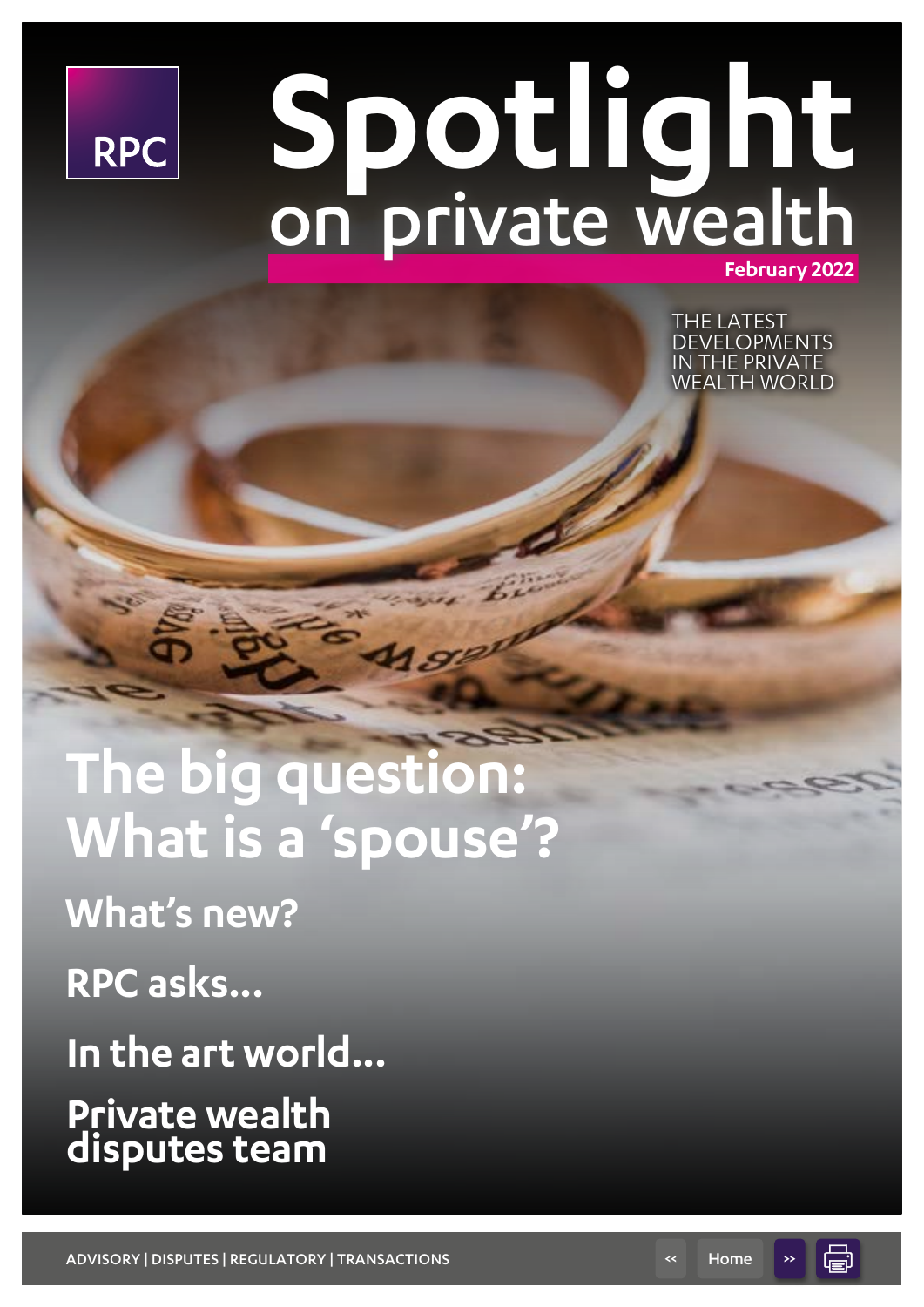## Welcome to spotlight on The big question private wealth

The trustees of a trust established to benefit the employees of the children's book publisher Walker Books, asked the court to construe the terms of the trust deed to decide who could benefit from the trust. In particular, they asked whether the term 'spouse' in the trust deed included civil partners and partners in same-sex married couples. The deed was signed before same-sex partners could form a civil partnership or get married.

The courts are obliged to find the objective meaning of terms used in a trust deed, by considering the factual background known to the parties at the time and the purpose of the trust. The Human Rights Act 1998, also obliges the courts to act in a way which is compatible with the European Convention on Human Rights and to read legislation in a manner which is consistent with the Convention. The Convention protects the right to respect for private and family life (under Article 8) and the right to non-discrimination (under Article 14), which together protect same-sex couples from discriminatory treatment.

The courts have considered the impact of the Convention on the interpretation of legislation and documents in previous cases. They have decided that the word 'children', used in a will, included adopted children, as it was contrary to the Convention to treat adopted children less

favourably than natural children<sup>2</sup>. Similarly, it has been decided that a trust deed included illegitimate and adopted children as beneficiaries, despite the literal reading of the deed<sup>3</sup>. Before same-sex partners could enter into civil partnerships or get married, the court also read the term 'spouse' in legislation to extend to samesex partners living as a married couple<sup>4</sup>.

This is one of the questions the court answered in a recent case – the latest in a series of decisions about the meaning of wills and trusts in the context of equality and human rights legislation<sup>1</sup>.

> In this case, the court decided that the purpose of the Walker Books trust was to incentivise and reward employees for their efforts, including by benefitting their dependants. As such, the court decided that 'spouse' should be read as including civil partners and married same-sex couples. The court described the trust deed as a 'living' long-term employee trust, but implied that it may not have been possible to construe a private family trust in the same way.

The court also decided that the term 'children' did not include 'step-children' on the basis that it had been open to the drafter of the deed to make explicit provision for step-children. Differentiating between children and step-children also reflected their different relationship with the parent and is not itself discriminatory.

The court then considered the impact of the Convention. Although it had already decided that civil partners were included in the definition of 'spouse', the court confirmed that it would not have been obliged to include them within this definition by virtue of the Convention because legislation had drawn a clear distinction between married couples (spouses) and civil partners, and so it was not possible to interpret the terms as being synonymous with each other.

It is unlikely that this is the last case in which the wording of a trust established before the advent of equality and human rights legislation falls to be considered by the court, though this case provides a welcome steer on the approach the court is likely to take in such cases.

#### Disclaimer

The information in this publication is for guidance purposes only and does not constitute legal advice. We attempt to ensure that the content is current as of the date of publication but we do not guarantee that it remains up to date. You should seek legal or other professional advice before acting or relying on any of the content.

**This update is designed to keep you up to speed with developments in the private wealth world. In this edition we explore everything from tax reform to non-fungible tokens.**

**We hope you find this helpful and as always, if you would like to know more about the issues covered, or anything else, please get in touch.**

### What is a 'spouse'?

<span id="page-1-0"></span>1. *Goodrich and others v AB and others [2022] EWHC 81.*

- 2. *Re Hand's Will Trust [2017] Ch 449.*
- 3. *Re JC Druce Settlement [2019] EWHC 3701.*
- 4. *Ghaidan v Godin- Mendoza [2004] 2 AC 557.*

#### IF YOU WOULD LIKE TO RECEIVE A HARD COPY OF THIS GUIDE, PLEASE GET IN TOUCH WITH YOUR USUAL RPC CONTACT.

Spotlight on private wealth is printed on Fedrigoni Arcoprint, an environmentally sustainable paper made with 100% recycled FSC® fibres. It is completely biodegradable and recyclable.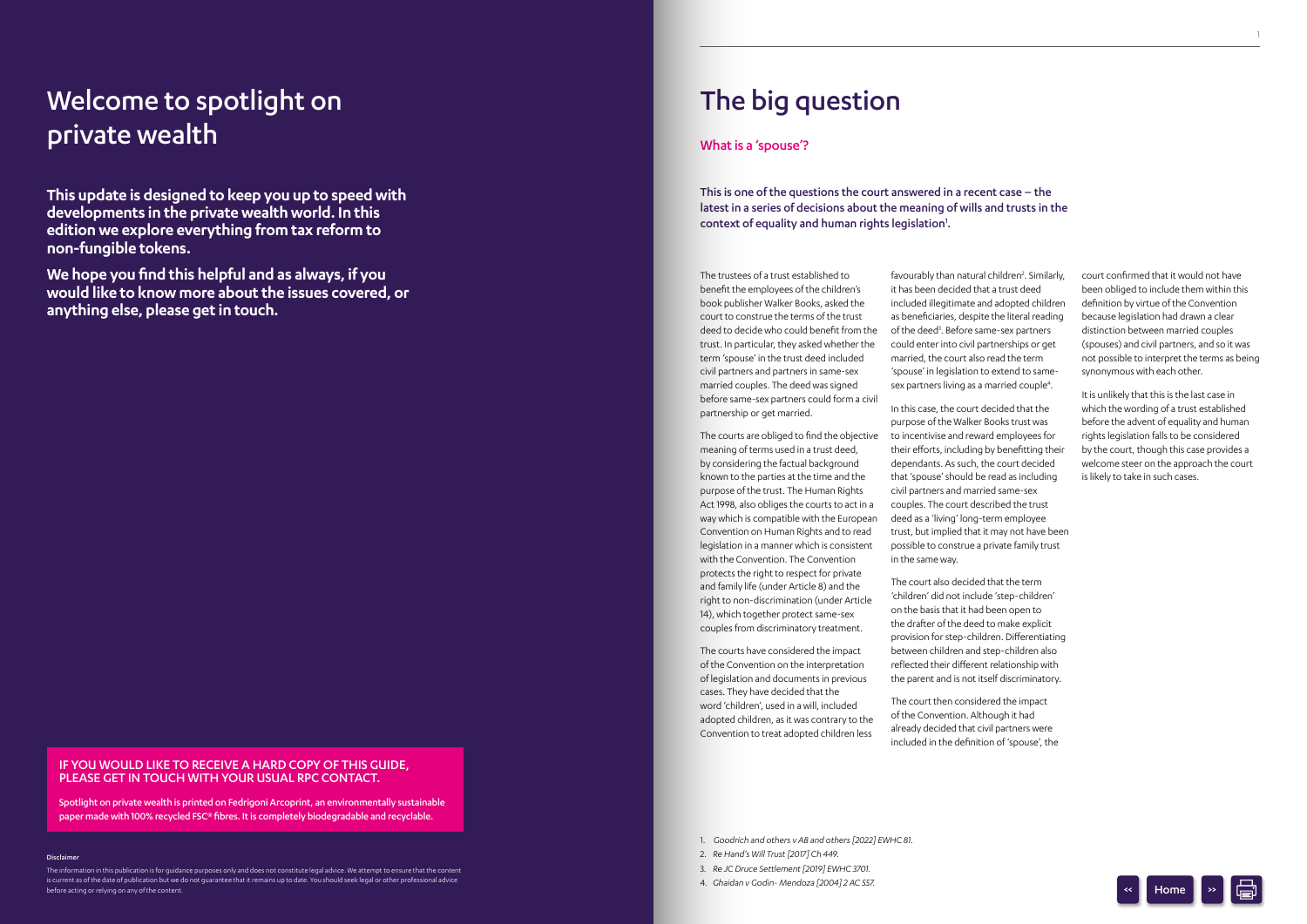### [What's new?](mailto:alex.almaguer%40rpc.co.uk?subject=)

A Between October 2014 and March 2015, British businessman and co-founder of the LeaveEU campaign, Mr Banks, donated nearly £1 million to the UK Independence Party. As the party did not have any elected MPs at the time of the donation, HMRC charged IHT on all the donations.

The purpose of the IHT legislation is to provide tax relief on donations made to political parties represented in the House of Commons and therefore participating in parliamentary democracy. The gift

The Court of Appeal has recently confirmed that donations made to political parties are not subject to the inheritance tax (**IHT**) gift exemption where the receiving party does not have an elected MP<sup>5</sup>.

> exemption applies when, at the last election preceding the donation, the party either had at least two MPs or one seat and 150,000 votes.

The court decided that Mr Banks had suffered discrimination because he was a supporter of a party that had not secured any seats in the House of Commons at the 2010 general election. However, HMRC had proved that this discrimination was justified. As a result, relief from IHT was denied.

### The politics of tax relief

#### Royal secrecy continues... or does it?

The court has recently unpicked some knotty issues arising in the administration of an English and Indian estate worth over £35 million.

The usual rule is that wills are published unless it is 'undesirable or otherwise inappropriate'. In the last edition of Spotlight, we reported that the court had decided that Prince Philip's will should be kept confidential for a period of 90 years. The court considered there was inherent public interest in protecting the dignity and privacy of the Queen and her close family, which enabled her to fulfil her constitutional role.

The court made its decision following a private hearing which was attended by the attorney general and Prince Philip's executor. Media organisations were not told about the hearing in advance and were not permitted to attend.

The Guardian newspaper has now argued that the case should be reheard because the court failed to give proper consideration to whether the press should have been allowed to attend the hearing or make representations. It claims that there was a serious interference with the principle of open justice. The Guardian's claim is to be heard by the Court of Appeal - so watch this space!

The Court of Appeal has decided that assets in Jersey can be governed by a will which refers to 'UK assets' where there is evidence that the testator's intention was for the will to be construed in such a way<sup>6</sup>.

## RPC asks...

#### Consultation on mandatory disclosure rules

The government has announced that it will implement the OECD's 'Model Mandatory Disclosure Rules for Common Reporting Standard Avoidance Arrangements and Opaque Offshore Structures'. These require taxpayers and intermediaries to disclose information on such structures to HMRC. The aim is to deter noncompliance, support HMRC in developing tools to address perceived loopholes, and assist HMRC in challenging evasion. The

[consultation](https://www.gov.uk/government/consultations/mandatory-disclosure-rules) closed on 8 February 2022.

Report on marketed tax avoidance schemes

With £1 billion estimated to have been lost to marketed tax avoidance schemes

between 2018 and 2020, HMRC has toughened its enforcement action against promoters and is using an educational campaign to target would-be users and alert them to the risks of such schemes. The Finance Act 2021, enabled HMRC to take quicker action against promoters, and the Finance Bill 2021-22, which was published on 4 November 2021, is likely to introduce further sanctions against promoters.

#### Response to reports on IHT and CGT

Following the Office of Tax Simplification's (**OTS's**) [first](https://www.gov.uk/government/publications/office-of-tax-simplification-inheritance-tax-review) (2018) and [second](https://www.gov.uk/government/publications/ots-inheritance-tax-review-simplifying-the-design-of-the-tax) (2019) reports into IHT, the OTS has published two CGT reports; the [first](https://www.gov.uk/government/publications/ots-inheritance-tax-review-simplifying-the-design-of-the-tax) contains high level views on the future of CGT and its simplification, the [second](https://www.gov.uk/government/publications/ots-inheritance-tax-review-simplifying-the-design-of-the-tax) discusses the technical detail and practicalities of CGT. The government accepted 5 of the

OTS's 15 suggestions for CGT reform, including improving HMRC guidance, expanding rollover relief for reinvestments that enhance land already owned and extending the no gain no loss window on separation and divorce. The remaining suggestions have either been rejected or require further consideration as they involve wider policy trade-offs.

The government is continuing to progress the recommendations made in the IHT reports and since 1 January 2022, over 90% of non-taxpaying estates will not need to complete IHT forms. In its recent [response](https://assets.publishing.service.gov.uk/government/uploads/system/uploads/attachment_data/file/1037178/FINAL_FST_response_to_OTS.pdf) to the OTS's reports, the government decided not to implement additional IHT reform: the nil-rate band and residence nil-rate band are to be maintained at their 2020-21 levels up to and including 2025-26.

### Is tax reform on the horizon?

The latest developments in tax legislation compel taxpayers to disclose information on specific tax related arrangements and on tax avoidance schemes. Reform of capital gains tax (**CGT**) and inheritance tax (**IHT**) is also on the horizon.

### Channel Islands – in or out?

Jersey is not part of the UK. The testator's will stated that the will only had effect in relation to his UK assets, though he had assets located in Jersey and did not make a separate will dealing with those assets.

The court noted that there are some contexts in which reference to the UK can encompass the Channel Islands. It

decided it was unlikely that the testator intended to die without dictating who would receive his Jersey assets, and so he must have intended to make a will which dealt with them. In the draft of the will prepared by the testator, he stated that the will was to deal with his UK property and that he intended to make specific legacies of his Jersey assets, which can only be reconciled if he intended that

reference to the UK included Jersey. In the months prior to his death, the testator also took steps to have 'incl. Jersey' added to the will but the changes were not made before he died. As such, the court decided that it was clear that the testator had intended his Jersey assets to be covered by the will.

Home  $\rightarrow$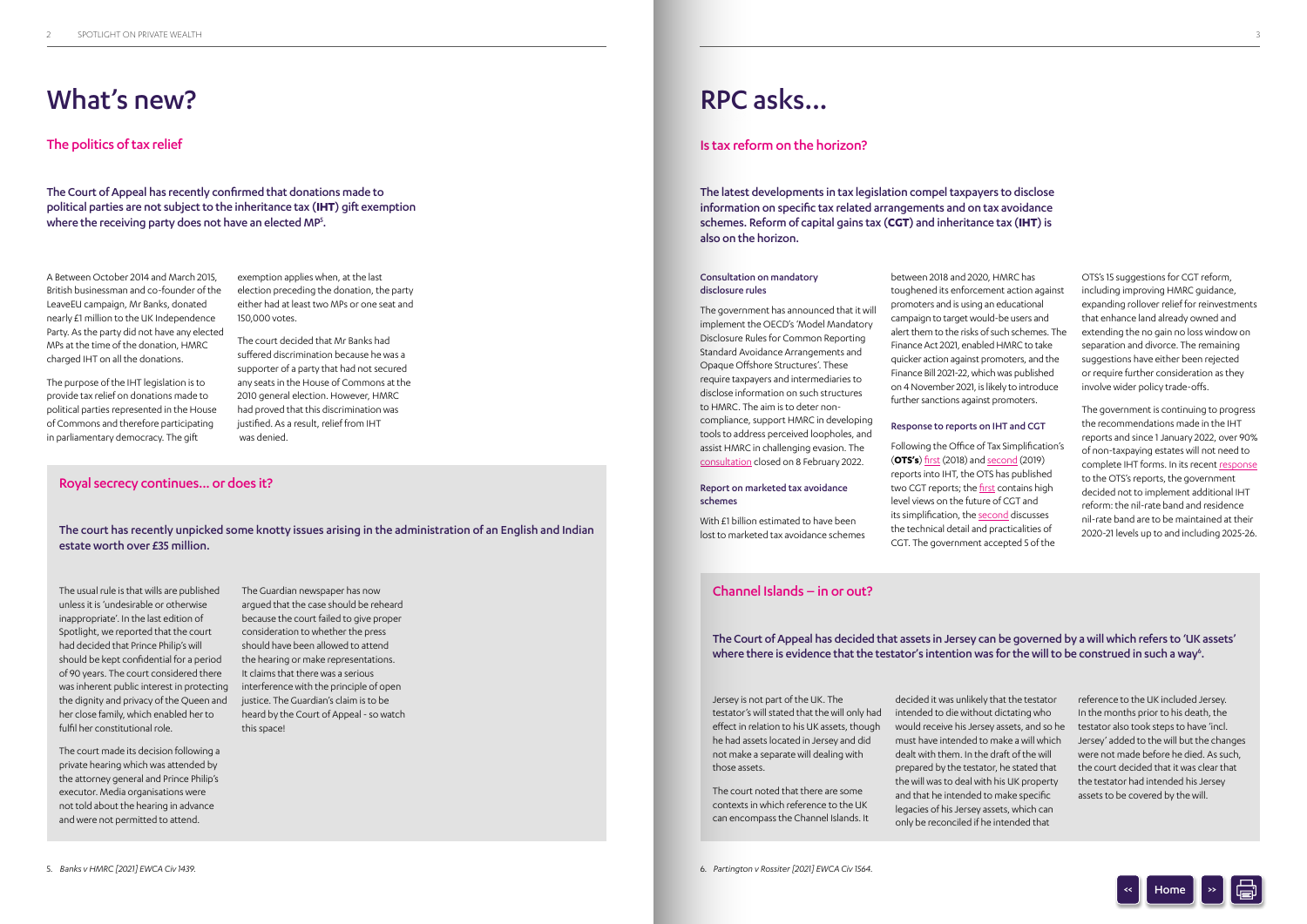The Secretary of State for Digital, Culture, Media and Sport has placed a temporary export ban on a jewel-encrusted gold tiger's head finial on the recommendation of the Reviewing Committee on the Export of Works of Art and Objects of Cultural Interest on the basis that it is of national importance.

The finial was one of 8 finials from the throne of Tipu Sultan, the ruler of Mysore in south India in the late 18th century until he was overthrown. Known as the 'Tiger of Mysore' after defending himself against a tiger whilst hunting he famously stated: "Better to live one day as a tiger than 1,000 years as a sheep". The finial, valued at £1.5 million, is a rare example of 18th century south Indian goldsmiths' work.

The purpose of the export ban is to allow an opportunity for a UK institution to acquire the piece, to keep it in the UK. The decision to impose the ban was made on the basis that Tipu Sultan is of historical importance to Britain's imperial past.

The ban has generated some controversy over whether the artefact should be regarded as part of British history given its Indian provenance, and that it arrived in the UK because of violent looting which destroyed the throne itself.

There are six other items currently under a temporary export ban. the most valuable of which is a 19th century portrait of The Earl of Dalhousie by John Singer Sargent, valued at £7.6 million.



### Export ban on Tipu Sultan throne finial causes controversy

HMRC has announced it will launch a new 'nudge letter' campaign that will target UK taxpayers who may have failed to pay tax due in respect of their cryptoassets.

## And finally in the art world…

So far, younger generations appear to be the keenest to embrace them. Beeple's 'Everydays' was sold at auction at Christie's for US\$69 million. 64% of the bidders for the piece were either millennials or Gen-Z. NFT buyers' average age has been calculated as 38 years old.

The majority of NFTs exist on the Ethereum blockchain. This is similar to Bitcoin in that it is a decentralised, open-source ledger. However, Bitcoin's primary purpose is

as a currency. Ethereum also has its own currency, ETH, but its possible uses are far more extensive. The Ethereum blockchain is increasingly used to underpin smart contracts and is a key part of the NFT market.

There was a large increase in the overall value of NFT sales from US\$65 million throughout the whole of 2020 to US\$1.2 billion in the first six months of 2021. More widely across the art market, the surge

in expenditure on NFTs contributed to a stronger than expected bounce back for contemporary art auctions in 2021, as sales increased to an all-time high of US\$2.7 billion. It is difficult at this stage to predict whether the interest in NFTs is a flash in the pan or an indication of a more profound shift. Regardless, it is certainly an area which anyone with an interest in art will want to keep a close eye on.



Are non-fungible tokens taking over?

Non-fungible tokens (**NFTs**) are having a big impact in the art world. NFTs act both as digital stamps of ownership and as works of art themselves. Works of art that only exist digitally can now be treated as assets even where there is **no** physical version.

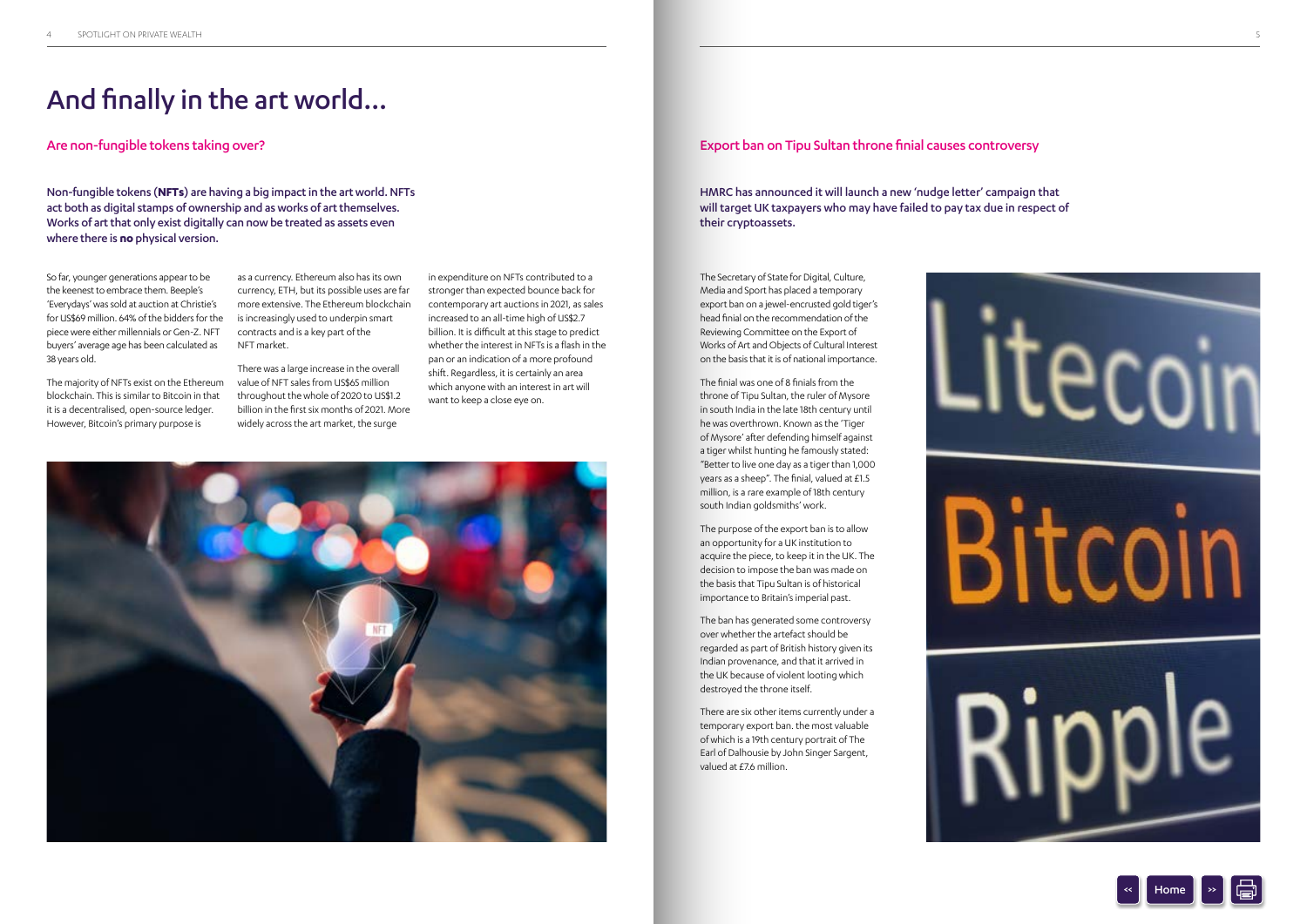## Private wealth disputes team

Disputes can get complex. As one of the few top law firms handling private wealth litigation, our large team of lawyers has an impressive track record of handling disputes both in and out of court. We act for trustees, family offices and other asset and wealth holders and commonly act against HMRC.

> Adam Craggs Partner, Tax disputes +44 20 3060 6421 adam.craggs@rpc.co.uk





Davina Given



Partner, Commercial and banking litigation +44 20 3060 6534 davina.given@rpc.co.uk



Geraldine Elliott Partner, Private wealth and trusts disputes +44 20 3060 6435 geraldine.elliott@rpc.co.uk

Emma West Senior Associate, Private wealth and trusts disputes +44 20 3060 6508 emma.west@rpc.co.uk

### Key contacts